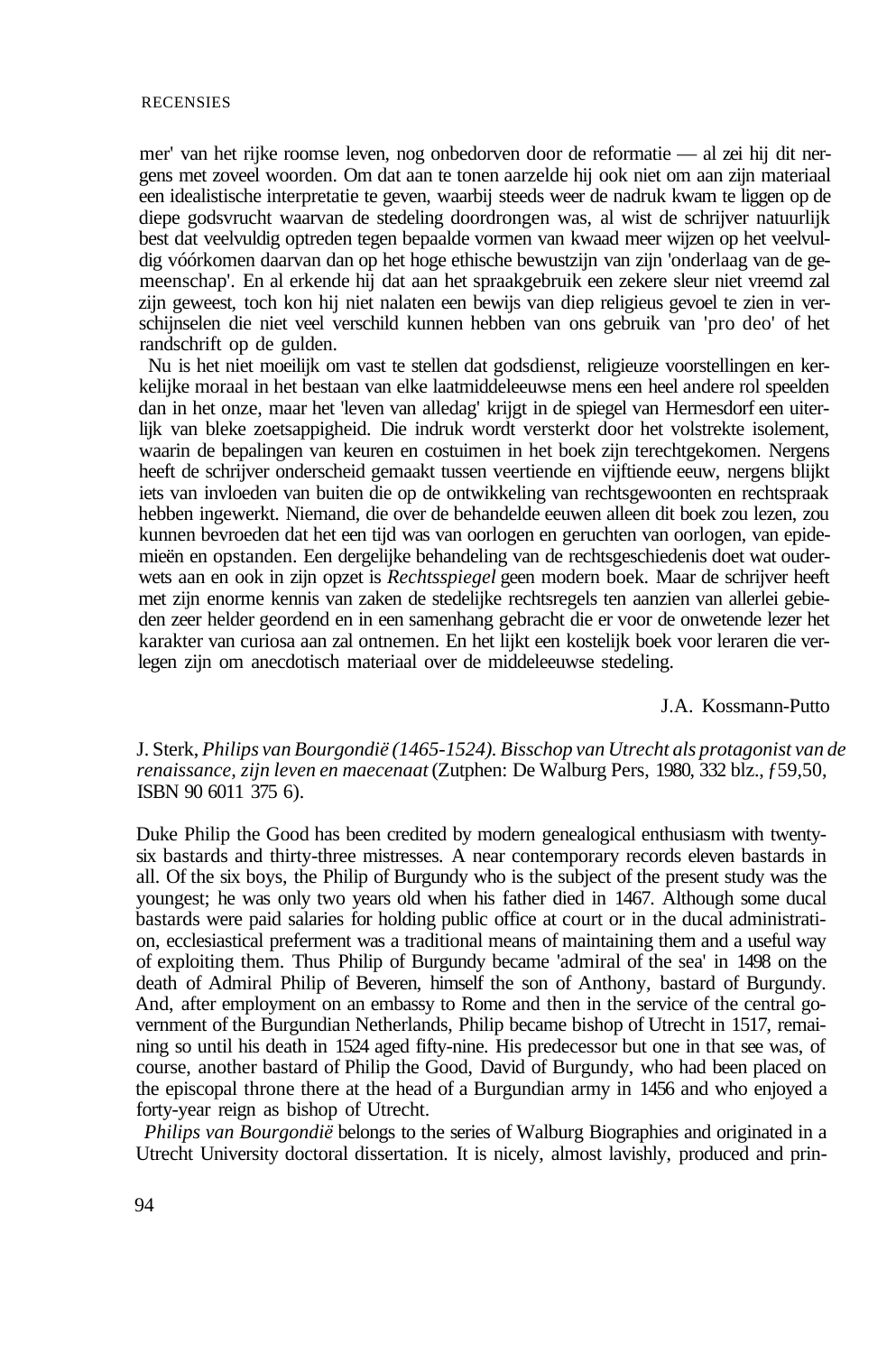ted, and well illustrated. About half of it is taken up with the author's study of Philip of Burgundy, and about half with notes and appendices. The first part is presented in two chapters, the first includes an account of Philip's career, the second concentrates on his activities as a maecenas. The documentary material is printed in the appendices; the major part of it comprises a series of four inventories, which are effectively lists of Philip's belongings.

The above very brief statement about the contents of this book immediately invites comment on what it does not contain. A serious omission, which can only be regarded as a fundamental flaw in the book seen as a work of scholarship, is the absence of what is traditionally if misleadingly known as a bibliography. There is no alphabetical list of references, of sources used, of works referred to in the notes. Not quite so serious, but still unfortunate, is the lack of any list of the sixty-four plates which adorn the book and enhance its value. A third omission may be noted: although this is not stated, the index gives only personal but not place names. Nor has it any subject entries, and neither works of art nor manuscripts are included.

The way the author has structured his material has caused a certain amount of duplication as between the two chapters into which the study is divided. There is a tendency for the events of Philip's life to be passed in review in rather general terms; then reviewed all over again in the narrower terms of his specifically artistic partronage. A somewhat false dichotomy emerges between the renaissance *homo universalis* (the author's phrase) of chapter one and the maecenas of chapter two. A straightforward biographical approach, maybe with some chronological chapter-divisions, might have made things easier for the reader. The way the author has arranged his appendices is also open to question. When he prints a letter or similar document, the author places the notes immediately after the text, which is quite short. This is convenient; but it is annoyingly difficult to make proper use of the long (50 printed pages) inventory of Duurstede Castle since the many notes, numbered by the folios of the manuscript, are only printed at the end of it. It is much better in the case of an inventory, to have the note and the entry side by side or at least on the same page.

Serious doubts arise in this reviewer's judgement, over the general intention, or message, of this book. It is a rather clear example of 'slanted' or 'pre-packed' history. The author's title gives this away and the text confirms it: he is writing about Philip of Burgundy 'as a protagonist of the renaissance'. What a pity he did not start with the complex and interesting question 'was he a protagonist of the renaissance'? Searching for the man's renaissance interests he can afford to neglect his maritime career and exploits (not to mention his episcopal activities). One wonders if this sort of thing really is good history; it certainly is not good biography. A more rounded study of Philip and his varied interests, not grinding a particular axe, not trying to pin a certain label onto him, seems more than ever necessary.

In some ways this review has been harsh. But the author merits praise as well as criticism. His industry and scholarship are apparent throughout the book; he has developed an expertise in handling his source material and acquired an extensive knowledge of a difficult period. The book constitutes a major contribution to what we know of the Burgundian Netherlands in the post-Valois period, and art historians in particular will find much here of value and interest.

Richard Vaughan